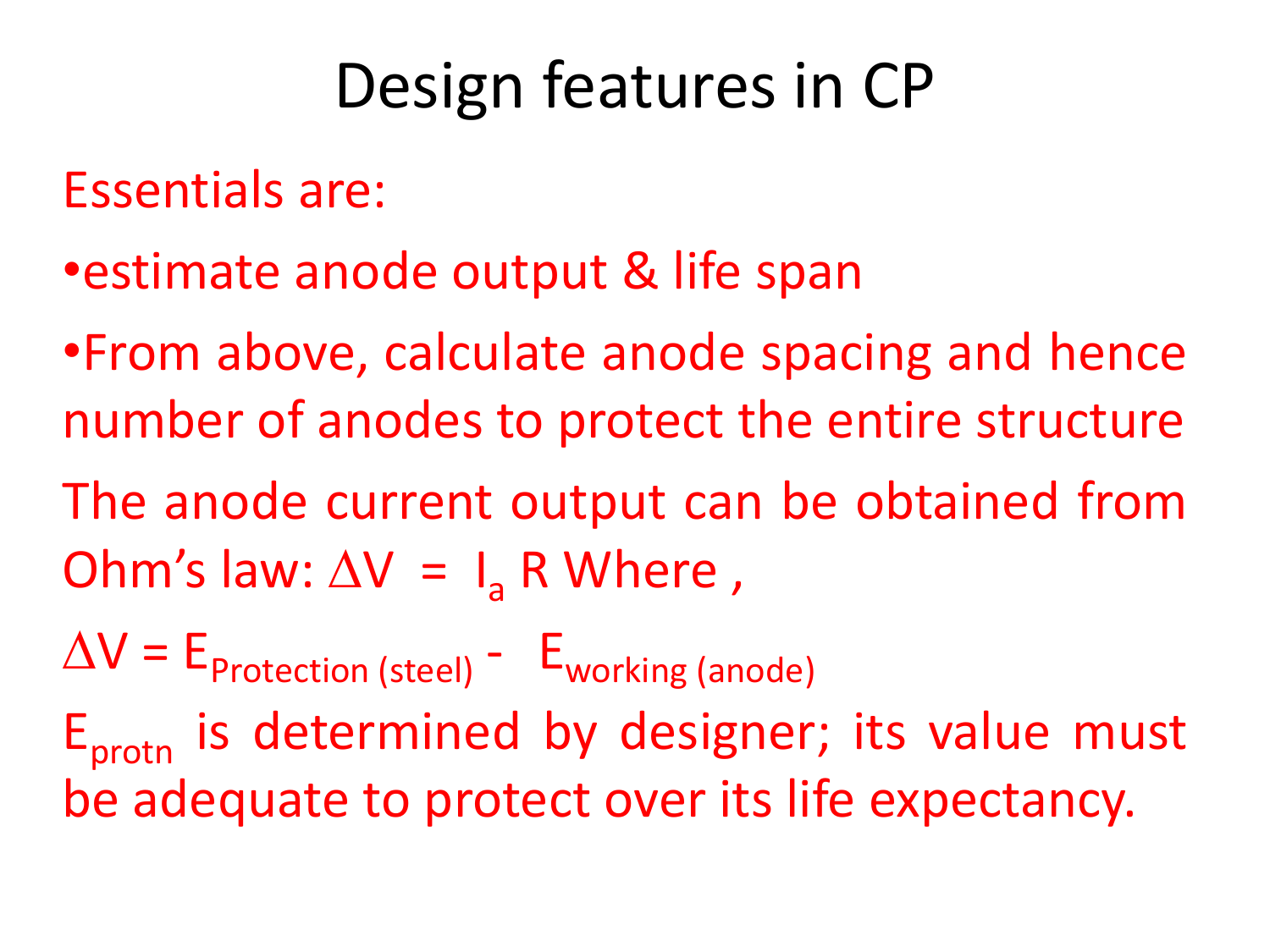### Other variables

- E<sub>working (anode)</sub>, value is supplied by manufacturer
- R, is the anode resistance. Usually calculated using standard formulae which depend on the shapes of the anode in addition to resistivity of the environment.
- for slender, stand-off anodes (at least 30cm from structure),
- $R = P (\ln \frac{41/r}{r} 1)/2 \Pi$
- Where P is the resistivity of the environment, I is the length of anode, r is the radius of anode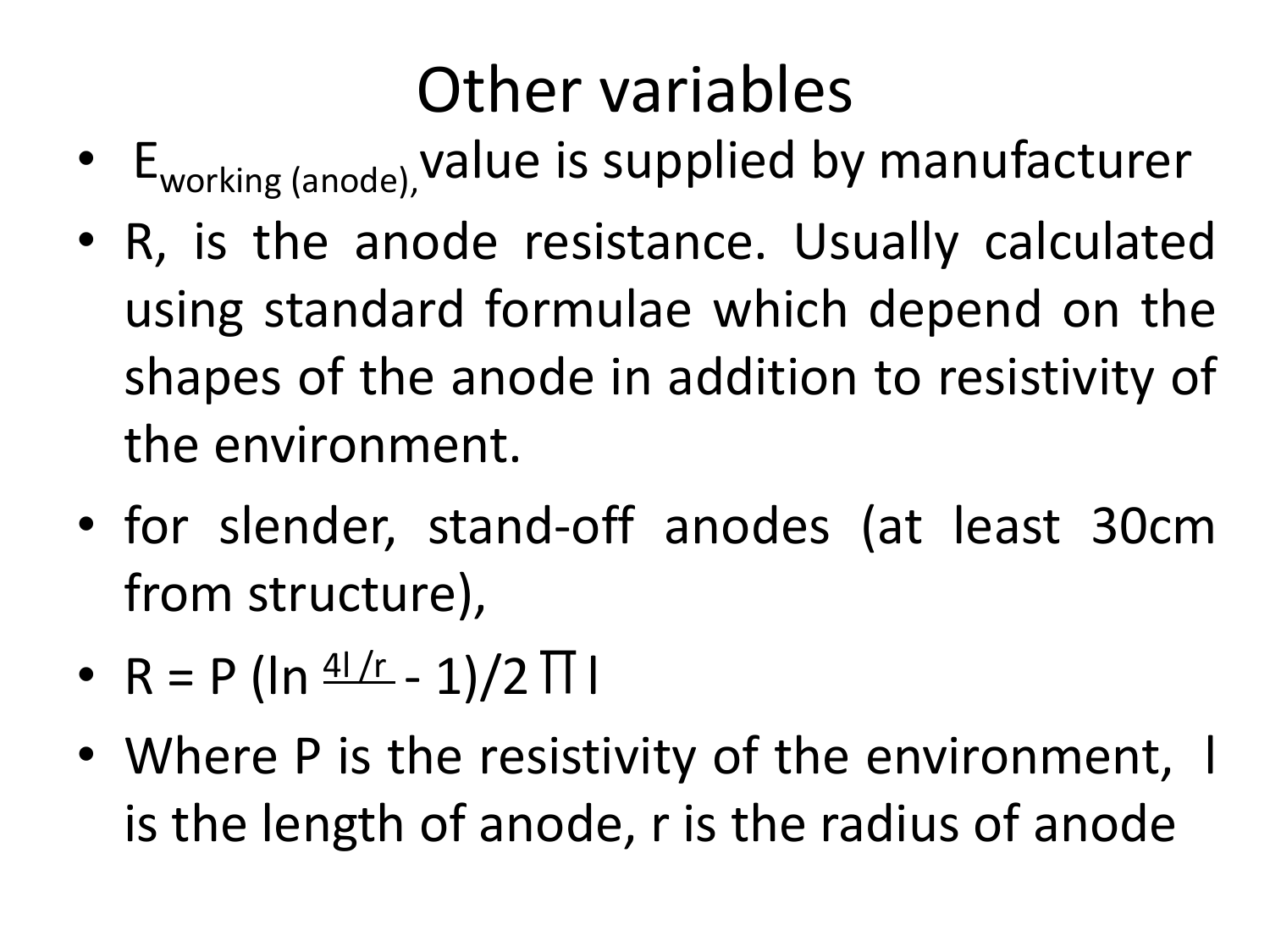### S A - other shapes

• Flush mounted plate anodes, for which

 $R = P/2S$ , where S is the mean length of the sides of the anode

• For bulkier shapes, R= P/0.58A<sup>0.727</sup> or  $R = P$  0.315/A, where A is the exposed area

of the anode.

• In reality, the formulae give differing results. The choice of a formula is thus, a matter of experience with a particular anode design.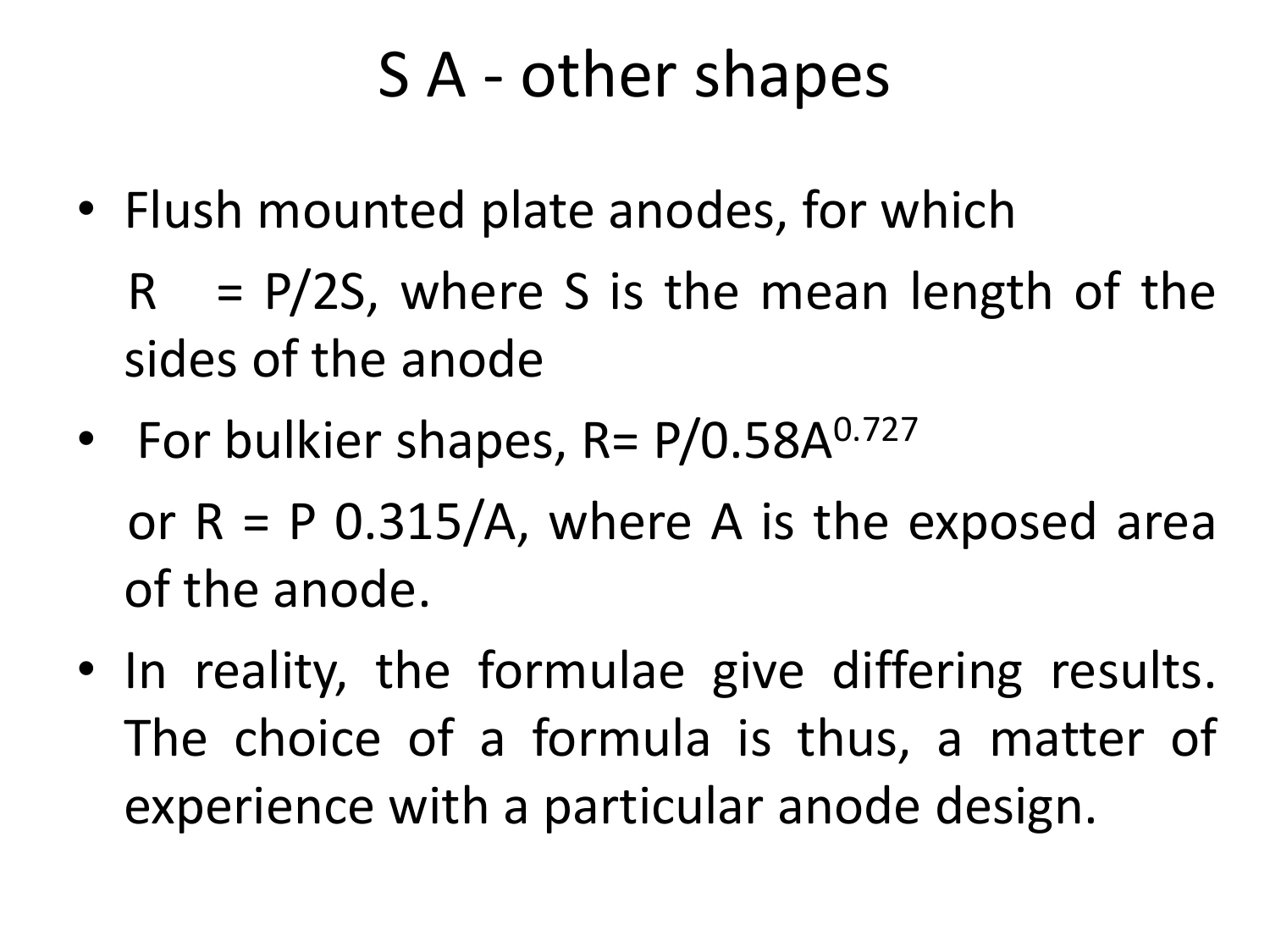# Anode current, l<sub>a</sub>

- I<sub>a</sub> is usually calculated for the dimensions of the anode when it is 40% consumed.
- From these considerations, we can obtain values for the followings: the anode current output, I<sub>a.,</sub> the current required to protect a unit area of bare structure (steel), I, the area of the structure at risk.
- It is then possible to calculate the number of anodes required to protect the structure or if the structure is coated, the number of anodes to protect it, assuming, X% deficiency in the coatings.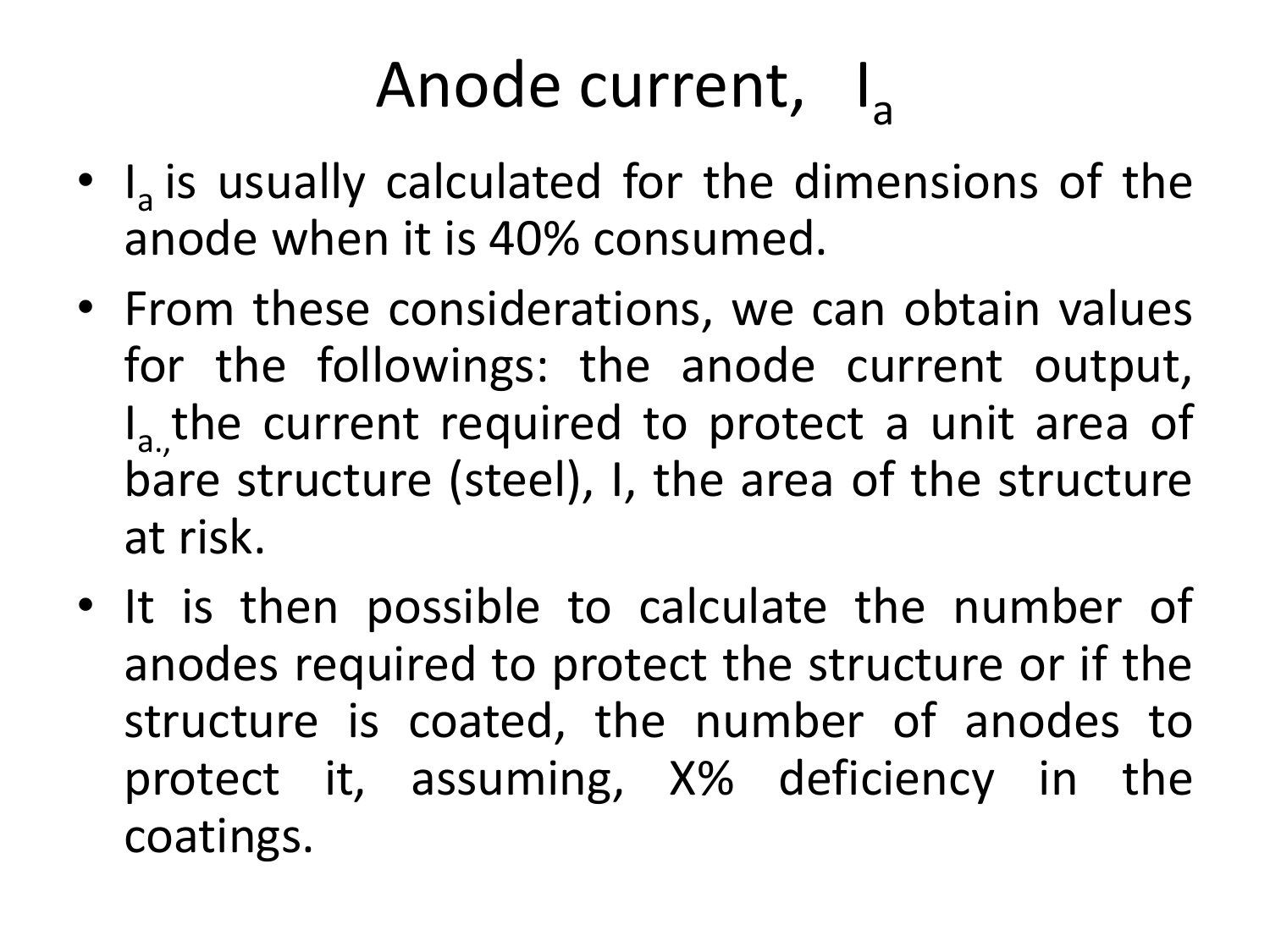## Number of anodes

- the spacing of the anode can be determined to give, an approximately uniform current density over the structure.
- If i is the current density needed for the desired protection, then,
- $\bullet$   $\bullet$
- A where A is area of the structure at risk.
- Thus,  $i \times A$  = I (structure)
- i, current density for protection are usually given.
- <u>I</u> L<sub>structure</sub> no of anodes **In the Common** anode